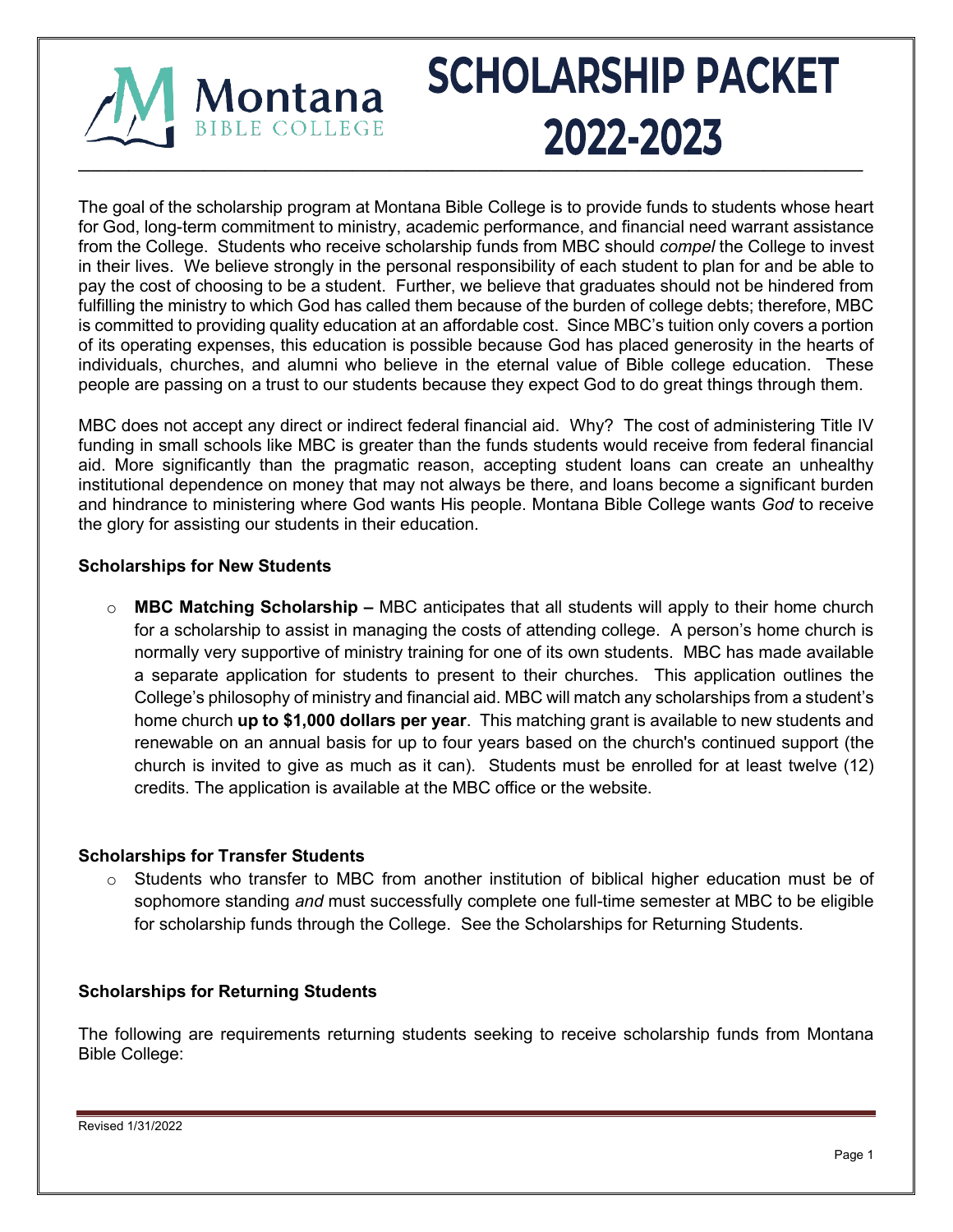1. Students must be enrolled for at least twelve (12) credits each semester toward the completion of either the Certificate in Biblical Studies or the B.A. in Biblical Studies degree program. Dropping below twelve credits at any point during the semester will make a student ineligible for scholarship funds and the College may expect the student to pay back the awarded funds.

2. Students must demonstrate Christ-like character both on and off campus.

3. Students must maintain GPA requirements. (**General requirements are to maintain at least a 2.0. Additional GPA requirements exist for individual scholarships**.)

4. Students must complete MBC's Comprehensive Scholarship Application.

*Montana Bible College does not discriminate on the basis of race, color, or national/ethnic origin in the administration of its educational policies, admissions policies, scholarship programs, or other schooladministered programs.*

- o **MBC Matching Scholarship –** MBC anticipates that all students will apply to their home church for a scholarship to assist in managing the costs of attending college. A person's home church is normally very supportive of ministry training for one of its own students. MBC has made available a separate application for students to present to their churches. This application outlines the College's philosophy of ministry and financial aid. This may be a very helpful resource for a student seeking the assistance of his or her home church. The application may be found on the website or picked up at the MBC office. MBC will match any scholarships from a student's home church **up to \$1,000 dollars per year**. This matching grant is available to new students and renewable on an annual basis for up to four years based on the church's continued support (the church is invited to give as much as it can). Students must be enrolled for at least nine (9) credits.
- o **Benevolence Scholarship –** This scholarship is for students who encounter unexpected financial hardship during a semester. Details and application are available with the Vice President of Finance.
- o **MBC Aid Scholarship –** This scholarship is available to returning students who demonstrate financial need and maintain minimum academic requirements. The amount of this scholarship will vary with individual financial need, credit load, and budgetary availability. Students must be enrolled for twelve (12) credits to receive a minimum award. Students may apply for this scholarship each year by yearly resubmission of the MBC Comprehensive Scholarship Application. Awarded both fall and spring semesters. **Deadline is February 15**.
- o **Elizabeth O'Rear Memorial Scholarship -** In memory of Elizabeth O'Rear, the O'Rear family has graciously provided a scholarship in the amount of \$1,000 (\$500 per semester). In order to be eligible for this scholarship, the applicant must be a returning student of junior or senior standing, have and maintain at least a 3.25 GPA, and currently be involved in ministry with plans to pursue vocational ministry after graduation. To be considered for this scholarship, a completed MBC Comprehensive Scholarship Application is **due February 15**. This scholarship is awarded to one student for the following school year.
- o **Ron Ward and Founders Memorial Scholarship –** In memory of Ron Ward, one of the founders of Montana Bible College, MBC has designated a scholarship fund in his name. This scholarship in the amount of \$1,000 (\$500 per semester) is awarded to returning students who demonstrate servant-hearted leadership, love for God's people, and a passion to serve Him in ministry. The amount and number of Ron Ward Memorial Scholarships will correspond to the growth of the fund. To be considered for this scholarship, a completed MBC Comprehensive Scholarship Application is **due February 15**.